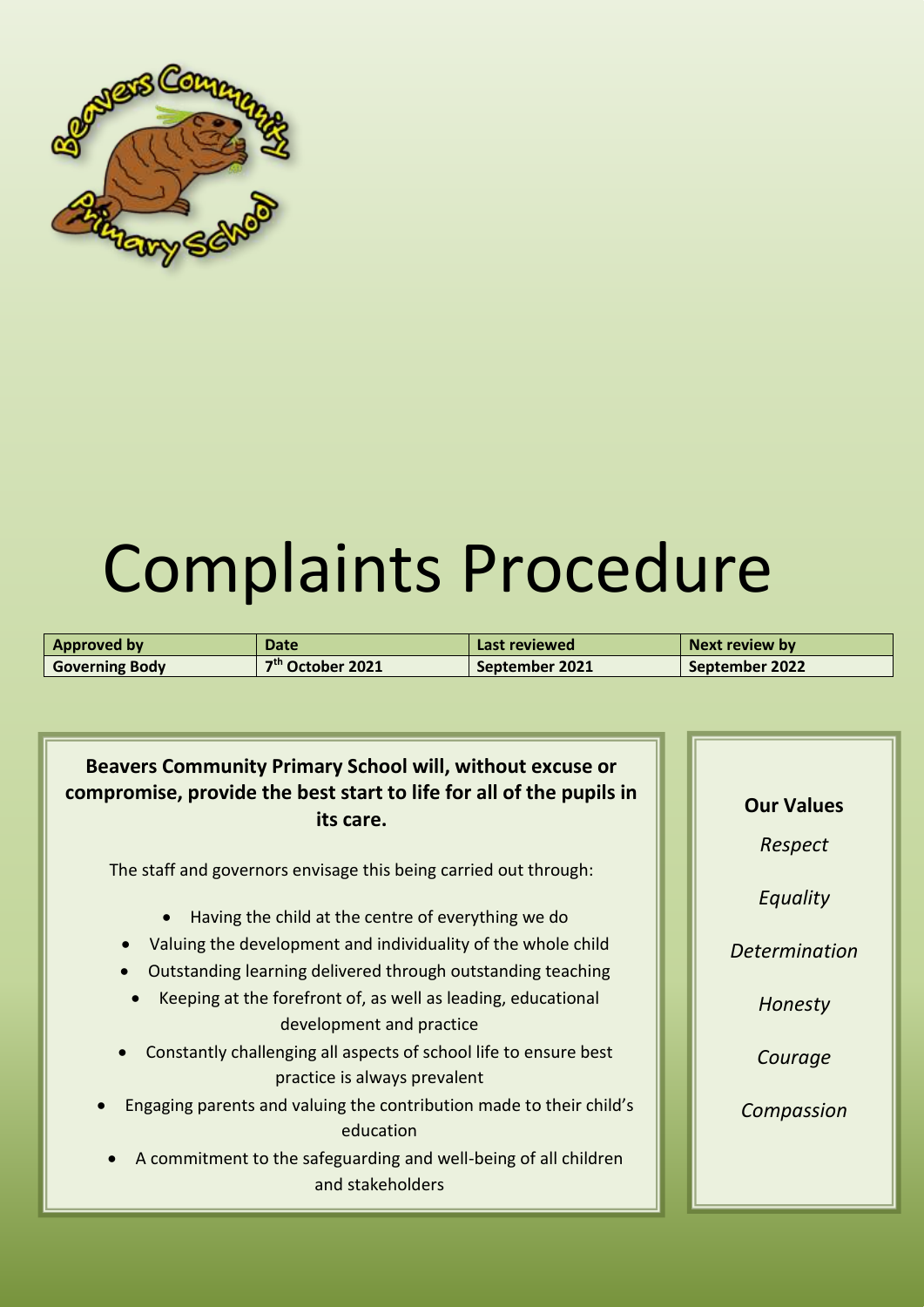

### **Introduction**

Beavers Community Primary School is committed to providing the very best education for our young people and we want our pupils to be healthy, happy and safe and to do well. We recognise the importance of establishing and maintaining good relationships with parents, carers and the wider community. We are aware that there may be occasions where people have concerns or complaints and the following procedure sets out the steps that should be followed in order to resolve these as promptly, fairly and informally as possible.

#### **Aims**

Our school aims to meet its statutory obligations when responding to complaints from parents of pupils at the school, and others.

When responding to complaints, we aim to:

- Be impartial and non-adversarial
- Facilitate a full and fair investigation by an independent person or panel, where necessary
- Address all the points at issue and provide an effective and prompt response
- Respect complainants' desire for confidentiality
- Treat complainants with respect
- Ensure that any decisions we make are lawful, rational, reasonable, fair and proportionate, in line with the principles of administrative law
- Keep complainants informed of the progress of the complaints process
- Consider how the complaint can feed into school improvement evaluation processes

We try to resolve concerns or complaints by informal means wherever possible. Where this is not possible, formal procedures will be followed.

The school will aim to give the complainant the opportunity to complete the complaints procedure in full.

To support this, we will ensure we publicise the existence of this policy and make it available on the school website. Throughout the process, we will be sensitive to the needs of all parties involved, and make any reasonable adjustments needed to accommodate individuals.

#### **Legislation and guidance**

This document meets the requirements of section 29 of the Education Act 2002, which states that schools must have and make available a procedure to deal with all complaints relating to their school and to any community facilities or services that the school provides.

It is also based on guidance for schools on complaints procedures from the Department for Education (DfE). In addition, it addresses duties set out in the Early Years Foundation Stage statutory framework with regards to dealing with complaints about the school's fulfilment of Early Years Foundation Stage requirements.

# **Definitions and scope**

The DfE guidance explains the difference between a concern and a complaint.

A **concern** is defined as "an expression of worry or doubt over an issue considered to be important for which reassurances are sought".

Dealing with concerns informally

The school will resolve concerns through day-to-day communication as far as possible. If a parent is concerned about anything to do with the education that we are providing at our school, they should, in the first instance, discuss the matter with their child's class teacher.

The school will take informal concerns seriously and make every effort to resolve the matter quickly. It may be the case that the provision or clarification of information will resolve the issue.

The complainant should raise the complaint as soon as possible with the relevant member of staff. If the complainant is unclear who to contact or how to contact them, they should contact the school office.

The school will aim to acknowledge informal complaints within 2 days, and investigate and provide a verbal response within 5 days.

The informal stage may involve a meeting between the complainant and a member of the senior leadership team as appropriate. If the complaint is not resolved informally, it will be escalated to a formal complaint.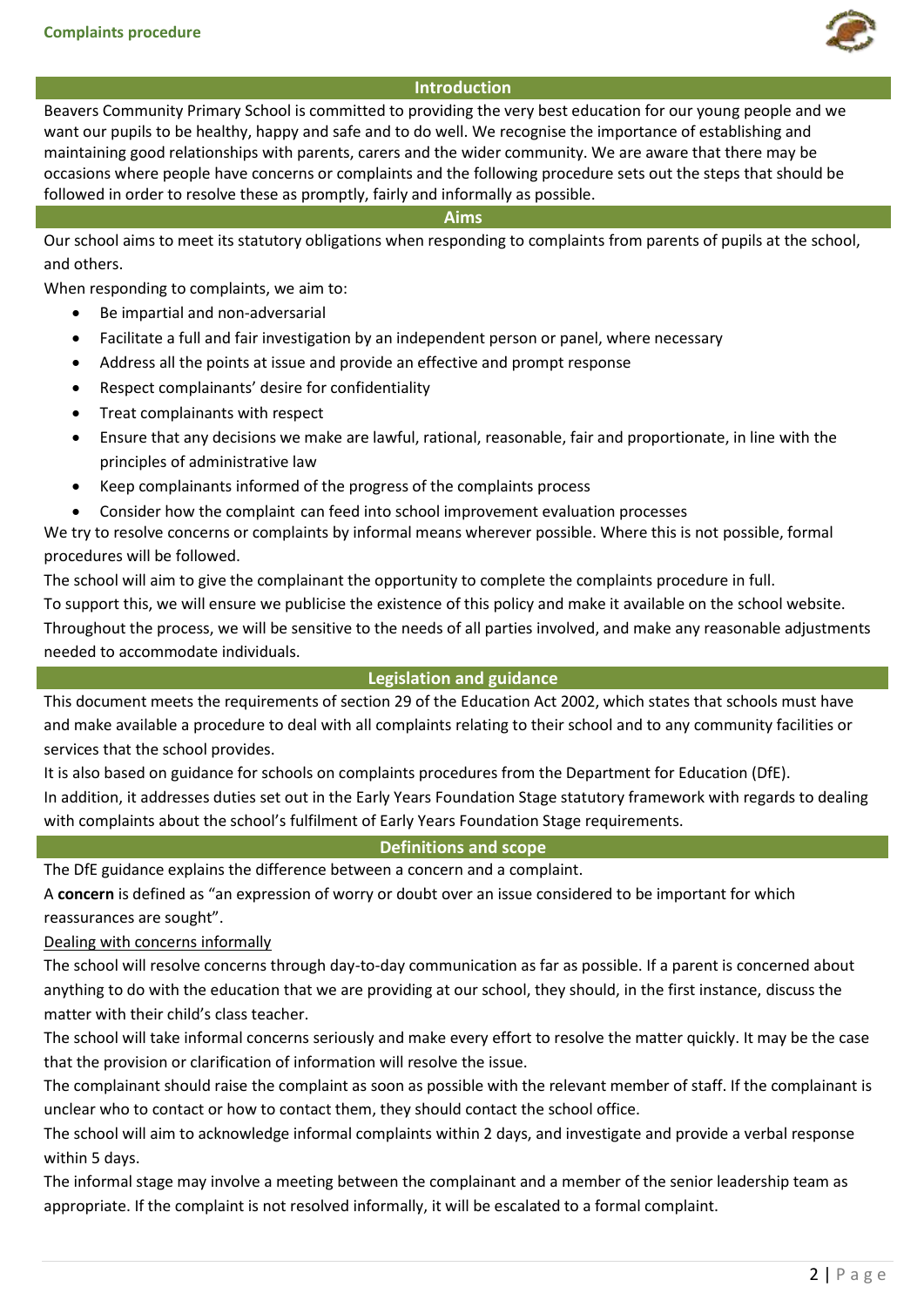A **complaint** is defined as "an expression of dissatisfaction however made, about actions taken or a lack of action".

The school intends to resolve complaints informally where possible, at the earliest possible stage.

There may be occasions when complainants would like to raise their concerns formally. This policy outlines the procedure relating to handling such complaints.

This policy does not cover complaints procedures relating to:

- Admissions
- Statutory assessments of special educational needs (SEN)
- Safeguarding matters
- Exclusion
- Whistle-blowing
- Staff grievances
- Staff discipline

Please see our separate policies for procedures relating to these types of complaint.

Arrangements for handling complaints from parents of children with SEN about the school's support are within the scope of this policy. Such complaints should first be made to the special educational needs co-ordinator (SENDCO); they will then be referred to this complaints policy.

Complaints about services provided by other providers who use school premises or facilities should be directed to the provider concerned.

# **Roles and responsibilities**

### **The complainant**

The complainant will get a more effective and timely response to their complaint if they:

- Follow these procedures
- Co-operate with the school throughout the process, and respond to deadlines and communication promptly
- Treat all those involved with respect
- Not publish details about the complaint on social media

# **The investigator**

An individual will be appointed to look into the complaint, and establish the facts. They will:

- Interview all relevant parties, keeping notes
- Consider records and any written evidence and keep these securely
- Prepare a comprehensive report to the headteacher or complaints committee which includes the facts and potential solutions

# **Clerk to the governing board**

The clerk will:

- Be the contact point for the complainant and the complaints committee, including circulating the relevant papers and evidence before complaints committee meetings
- Arrange the complaints hearing
- Record and circulate the minutes and outcome of the hearing

# **Committee chair**

The committee chair will:

- Chair the meeting, ensuring that everyone is treated with respect throughout
- Make sure all parties see the relevant information, understand the purpose of the committee, and are allowed to present their case

# **Principles for investigation**

# **Who can make a complaint**

This complaints procedure is not limited to parents or carers of children that are registered at the school. Any person, including members of the public, may make a complaint to Beavers Community Primary School about any provision of facilities or services that we provide. We will not normally investigate anonymous complaints. However, the headteacher or Chair of Governors, if appropriate, will determine whether the complaint warrants an investigation.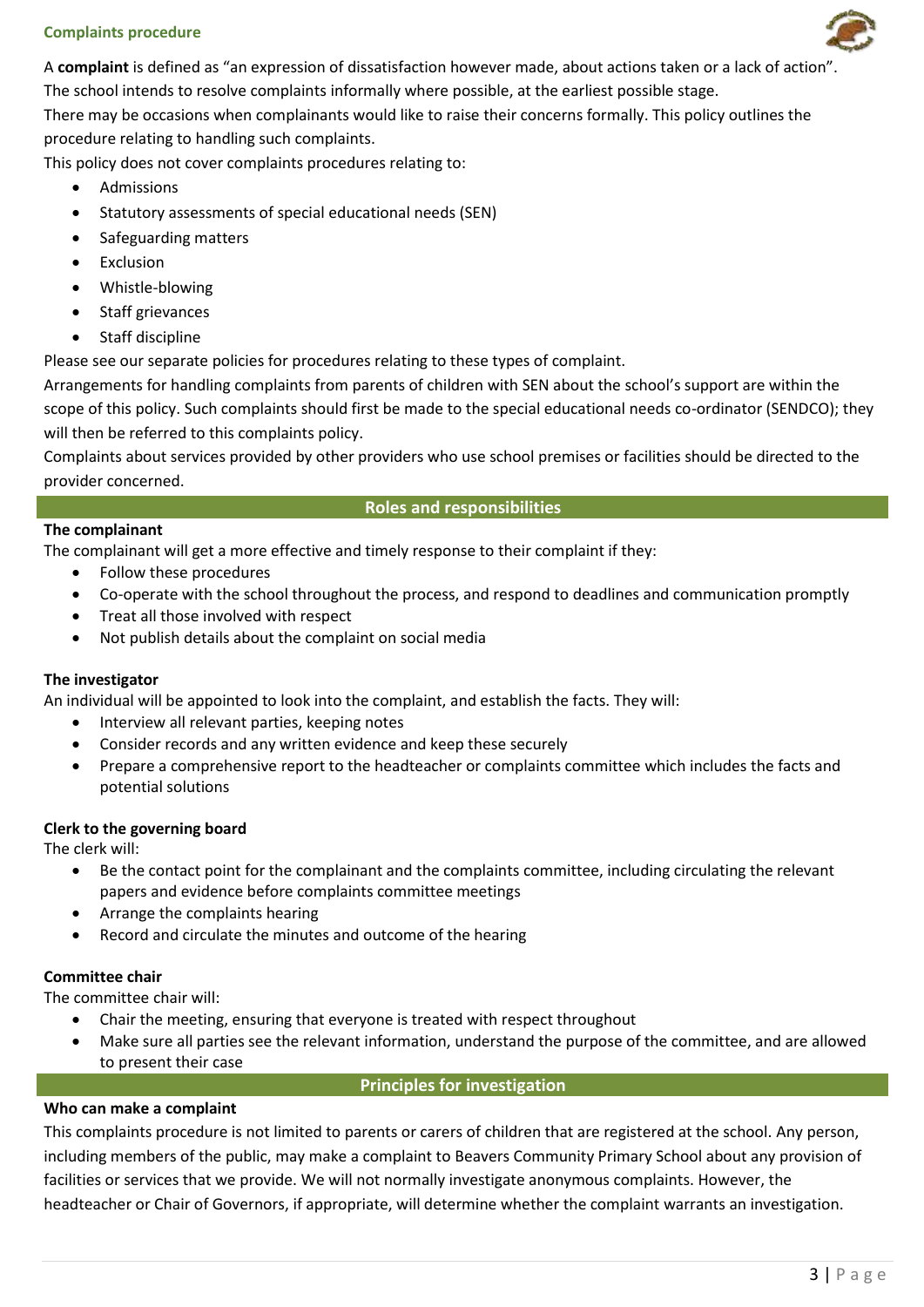When investigating a complaint, we will try to clarify:

- What has happened
- Who was involved
- What the complainant feels would put things right

We also intend to address complaints as quickly as possible. To achieve this, realistic and reasonable time limits will be set for each action within each stage.

Where further investigations are necessary, new time limits will be set, and the complainant will be sent details of the new deadline with an explanation for the delay.

Unless exceptional circumstances apply, we will refuse to accept, as evidence, recordings of conversations that were obtained covertly and without informed consent of all parties being recorded.

# **Time scales**

The complainant must raise the complaint within 3 months of the incident. If the complaint is about a series of related incidents, they must raise the complaint within 3 months of the last incident.

We will consider exceptions to this time frame in circumstances where there were valid reasons for not making a complaint at that time and the complaint can still be investigated in a fair manner for all involved.

When complaints are made out of term time, we will consider them to have been received on the next school day. If at any point we cannot meet the time scales we have set out in this policy, we will:

- Set new time limits with the complainant
- Send the complainant details of the new deadline and explain the delay

We will consider complaints made outside of term time to have been received on the first school day after the holiday period.

# **Covid-19**

DfE expects schools to respond to new and existing complaints. However, we will be unable to respond if a tier 4 local restriction is in place or school access is restricted due to localised cases of coronavirus (COVID-19).

# **Complaints about our fulfilment of early years requirements**

We will investigate all written complaints relating to the school's fulfilment of the Early Years Foundation Stage requirements, and notify the complainant of the outcome within 28 days of receiving the complaint. The school will keep a record of the complaint and make this available to Ofsted on request.

Parents and carers can notify Ofsted if they believe that the school is not meeting Early Years Foundation Stage requirements, by calling 0300 123 4234 or 0300 123 4666, or by emailing enquiries@ofsted.gov.uk.

We will notify parents and carers if we become aware that the school is to be inspected by Ofsted. We will also supply a copy of the inspection report to parents and carers of children attending the setting on a regular basis.

**Stages of complaint (not complaints against the headteacher or governors)**

# **Stage 1: informal**

The school will take informal concerns seriously and make every effort to resolve the matter quickly. It may be the case that the provision or clarification of information will resolve the issue.

The complainant should raise the complaint as soon as possible with the relevant member of staff or the headteacher as appropriate, either in person or by letter, telephone or email. If the complainant is unclear who to contact or how to contact them, they should contact the school office on 020 8570 9347 or office@beavers.hounslow.sch.uk.

The school will acknowledge informal complaints within 7 school days, and investigate and provide a response within 10 school days.

The informal stage will involve a meeting (by phone if necessary) between the complainant and the headteacher and/or the subject of the complaint, as appropriate.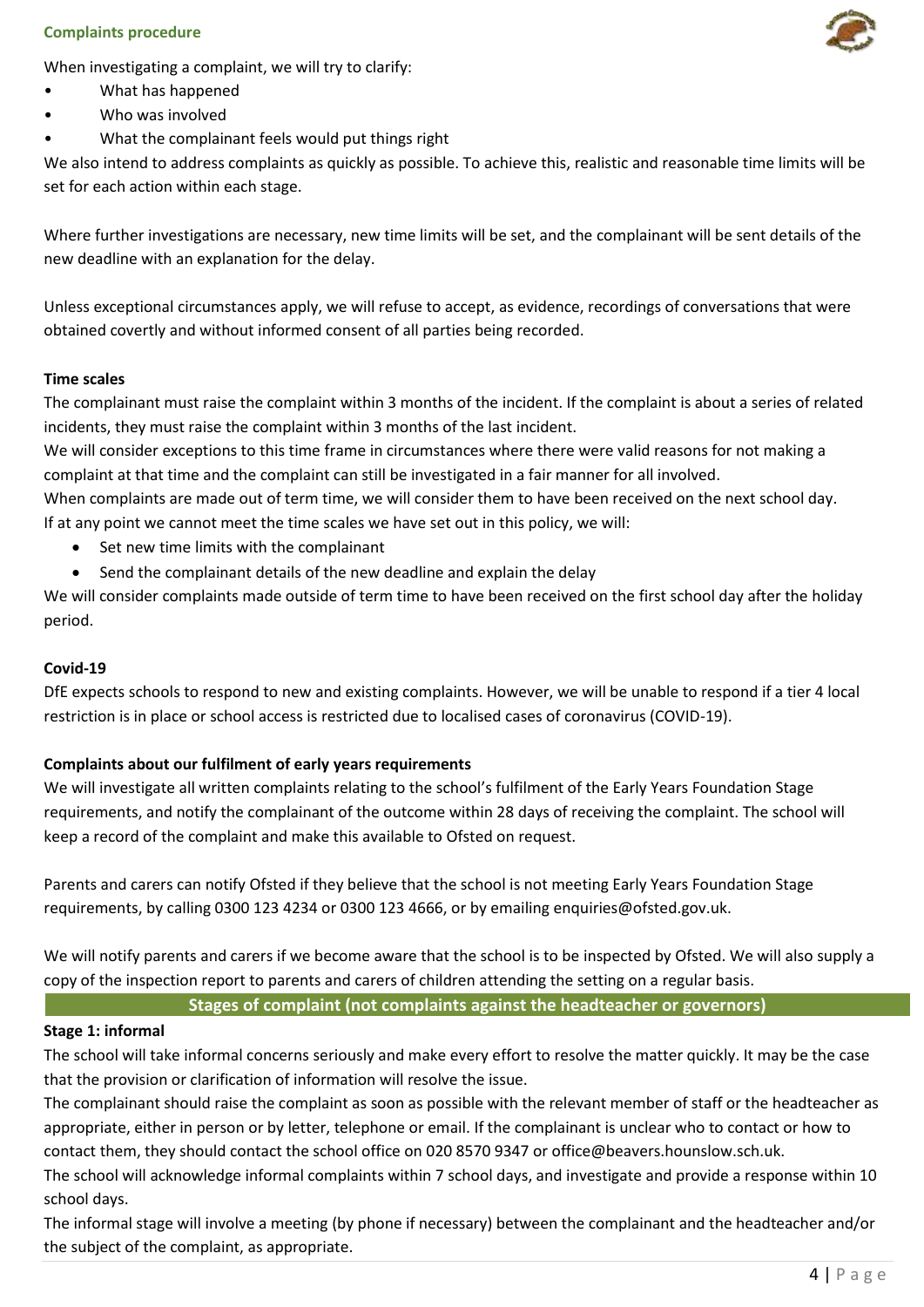If the complaint is not resolved informally, it will be escalated to a formal complaint.

# **Stage 2: formal**

Formal complaints can be raised:

- By letter or email
- Over the phone
- In person
- By a third party acting on behalf of the complainant

The complainant should provide details such as relevant dates, times, and the names of witnesses of events, alongside copies of any relevant documents, and what they feel would resolve the complaint.

If complainants need assistance raising a formal complaint, they can contact the school office on 020 8570 9347 or office@beavers.hounslow.sch.uk.

The headteacher (or designated member of the senior leadership team) will call a meeting to clarify concerns, and seek a resolution. The complainant may be accompanied to this meeting, and should inform the school of the identity of their companion in advance.

In certain circumstances, the school may need to refuse a request for a particular individual to attend any such meeting – for example, if there is a conflict of interest. If this is the case, the school will notify the complainant as soon as they are aware, so that the complainant has the opportunity to arrange alternative accompaniment.

The headteacher (or other person appointed by the headteacher for this purpose) will then conduct their own investigation. The written conclusion of this investigation will be sent to the complainant within 10 days.

If the complainant wishes to proceed to the next stage of the procedure, they should inform the clerk to the governing body within 5 school days. Requests received outside of this time frame will be considered in exceptional circumstances.

# **How to escalate a complaint**

Complaints can be escalated by contacting the clerk to the governing body:

- By letter or email
- Over the phone
- In person
- Through a third party acting on behalf of the complainant

The clerk will need the details of the complaint as set out above, as well as details from the complainant on how they feel the previous stage of the procedure has not addressed their complaint sufficiently, and what they feel would resolve the complaint. The clerk will acknowledge receipt of the request within 5 school days.

# **Stage 2: submit the complaint to the review panel**

# **Convening the panel**

The chair of the governing body will acknowledge receipt of the letter within 5 school days.

The review panel consists of members of the governing body without direct knowledge of the complaint. These individuals will have access to the existing record of the complaint's progress. The governors will select a panel chair from amongst themselves.

If not enough impartial governors are available, we will seek panel members from other schools or the local authority. We will make sure the governors we source are suitably skilled and can demonstrate that they are independent and impartial.

The complainant must have reasonable notice of the date of the review panel; however, the review panel reserves the right to convene at their convenience rather than that of the complainant. The clerk will aim to find a date within 10 school days of the request, where possible.

If the complainant rejects the offer of 3 proposed dates without good reason, the clerk will set a date. The hearing will go ahead using written submissions from both parties.

Any written material will be circulated to all parties at least school days before the date of the meeting.

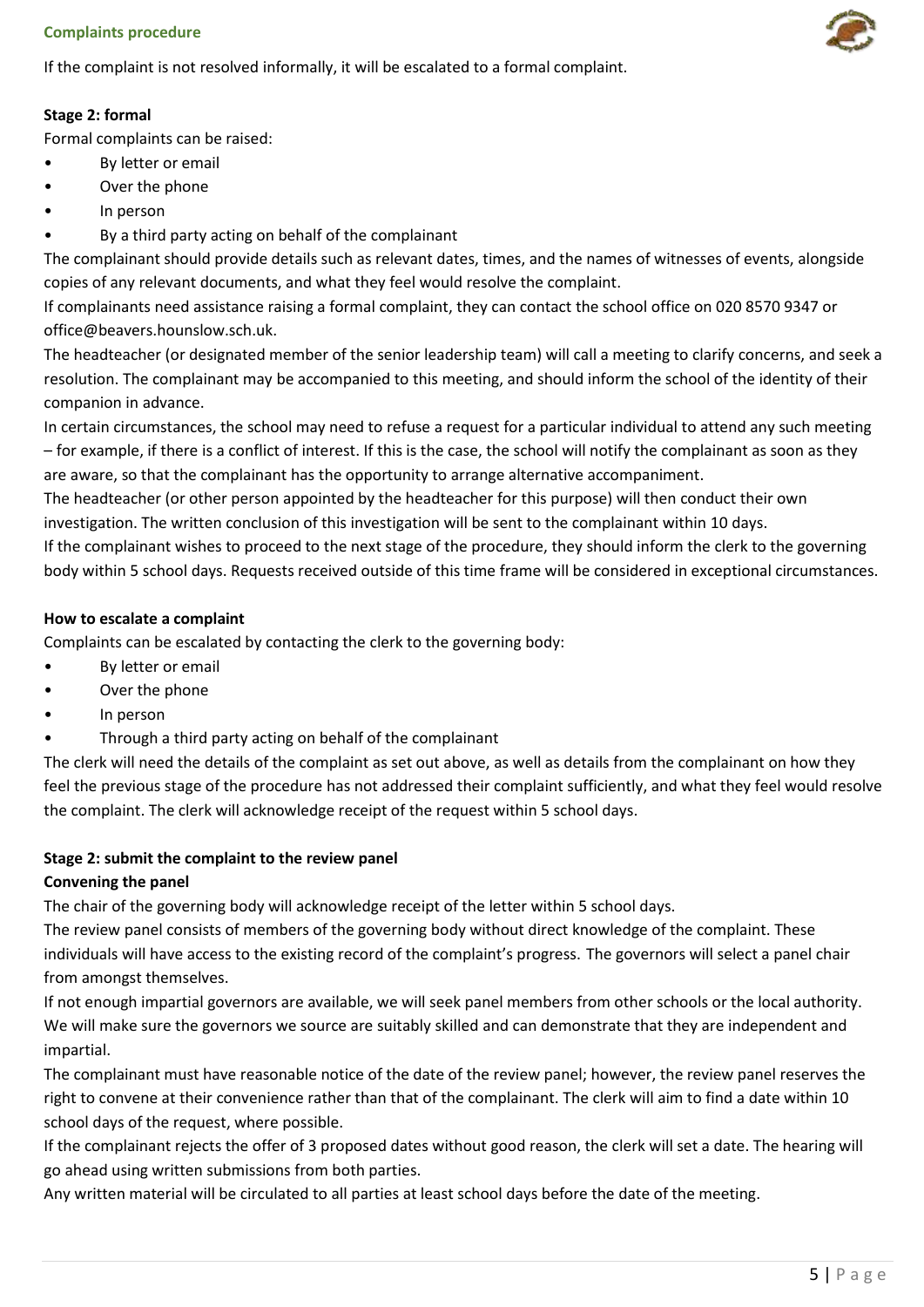# **At the meeting**

At the review panel meeting, the complainant and representatives from the school, as appropriate, will be present. Each will have an opportunity to set out written or oral submissions prior to the meeting.

The complainant must be allowed to attend the panel hearing and be accompanied by a suitable companion if they wish. We don't encourage either party to bring legal representation, but will consider it on a case-by-case basis. For instance, if a school employee is called as a witness in a complaint meeting, they may wish to be supported by their union. At the meeting, each individual will have the opportunity to give statements and present their evidence, and witnesses will be called as appropriate to present their evidence.

The panel, the complainant and the school representative will be given the chance to ask and reply to questions. Once the complainant and school representatives have completed presenting their cases, they will be asked to leave and evidence will then be considered.

The panel must then put together its findings and recommendations from the case. The panel will also provide copies of the minutes of the hearing and the findings and recommendations to the complainant and, where relevant, the subject of the complaint, and make a copy of the findings and recommendations available for inspection by the headteacher.

# **The outcome**

The committee can:

- Uphold the complaint, in whole or in part
- Dismiss the complaint, in whole or in part

If the complaint is upheld, the committee will:

- Decide the appropriate action to resolve the complaint
- Where appropriate, recommend changes to the school's systems or procedures to prevent similar issues in the future

The school will inform those involved of the decision in writing within 10 school days.

**Complaints against the headteacher, a governor or the governing board**

Complaints may be made:

- By letter or email
- Over the phone
- In person
- Through a third party acting on behalf of the complainant

# **Stage 1: informal**

Complaints made against the headteacher or any member of the governing board should be directed to the clerk to the governing board in the first instance.

If the complaint is about the headteacher or one member of the governing board (including the chair or vice-chair), a suitably-skilled and impartial governor will carry out the steps at stage 1 (set out above).

#### **Stage 2: formal**

If the complaint is jointly about the chair and vice-chair, the entire governing board or the majority of the governing board, an independent investigator will carry out the steps in stage 2 (set out above). They will be appointed by the governing board and will write a formal response at the end of their investigation.

# **Stage 3: review panel**

If the complaint is jointly about the chair and vice-chair, the entire governing board or the majority of the governing board, a committee of independent governors will hear the complaint. They will be sourced from local schools and the local authority and will carry out the steps at stage 3 (set out above).

**Referring complaints on completion of the school's procedure**

If the complainant is unsatisfied with the outcome of the school's complaints procedure, they can refer their complaint to the School Complaints Unit (SCU), which investigates complaints relating to maintained schools on behalf of the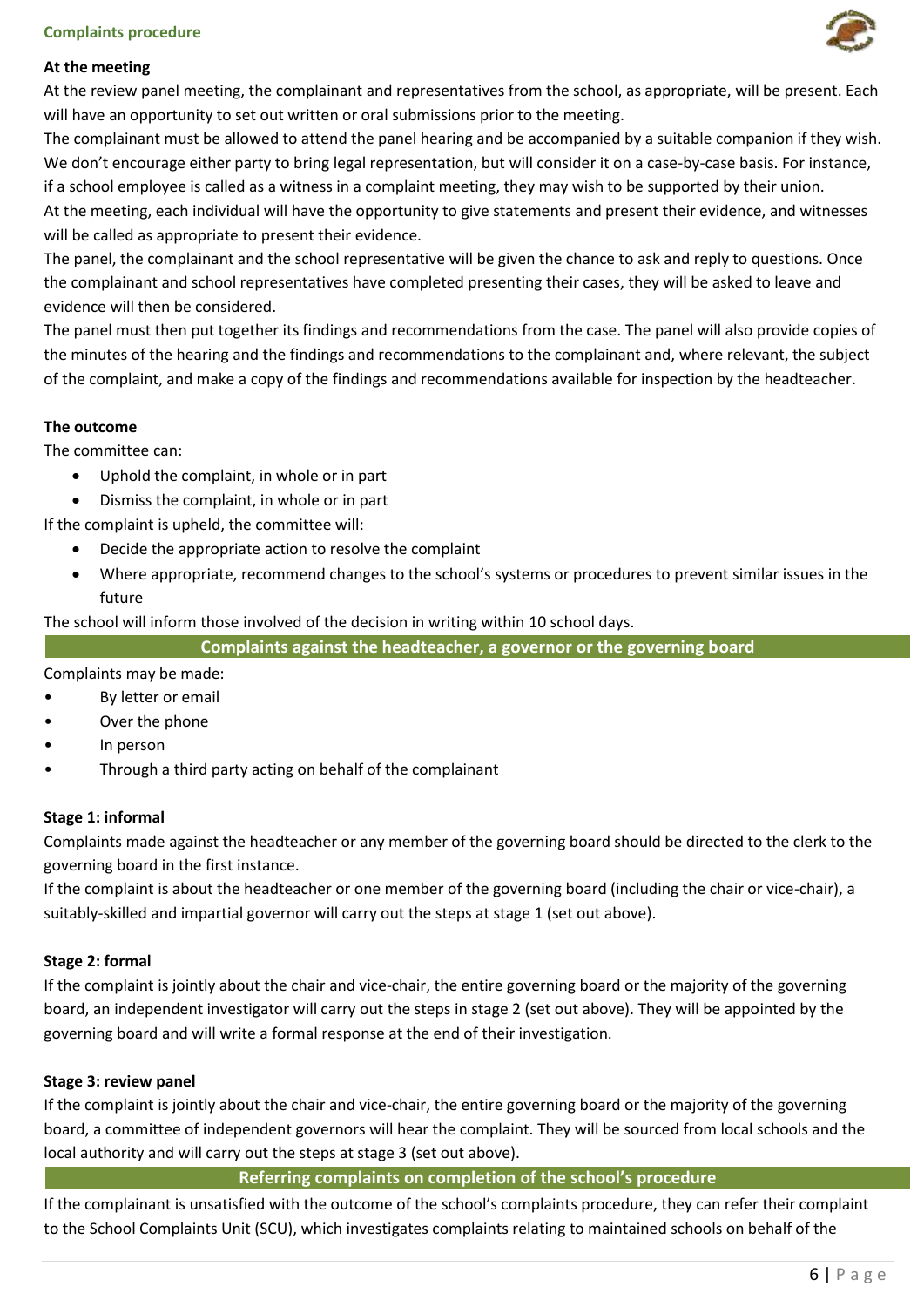



For more information or to refer a complaint, see the following webpage:

https://www.gov.uk/complain-about-school

We will include this information in the outcome letter to complainants.

#### **Serial and persistent complaints**

Beavers Community Primary School is committed to dealing with all complaints fairly and impartially, and to providing a high quality service to those who complain. We will not normally limit the contact complainants have with our school. However, we do not expect our staff to tolerate unacceptable behaviour and will take action to protect staff from that behaviour, including that which is abusive, offensive or threatening.

Beavers Community Primary School defines unreasonable behaviour as that which hinders our consideration of complaints because of the frequency or nature of the complainant's contact with the school, such as, if the complainant:

- refuses to articulate their complaint or specify the grounds of a complaint or the outcomes sought by raising the complaint, despite offers of assistance
- refuses to co-operate with the complaints investigation process
- refuses to accept that certain issues are not within the scope of the complaints procedure
- insists on the complaint being dealt with in ways which are incompatible with the complaints procedure or with good practice
- introduces trivial or irrelevant information which they expect to be taken into account and commented on
- raises large numbers of detailed but unimportant questions, and insists they are fully answered, often immediately and to their own timescales
- makes unjustified complaints about staff who are trying to deal with the issues, and seeks to have them replaced
- changes the basis of the complaint as the investigation proceeds
- repeatedly makes the same complaint (despite previous investigations or responses concluding that the complaint is groundless or has been addressed)
- refuses to accept the findings of the investigation into that complaint where the school's complaint procedure has been fully and properly implemented and completed including referral to the Department for Education
- seeks an unrealistic outcome
- makes excessive demands on school time by frequent, lengthy and complicated contact with staff regarding the complaint in person, in writing, by email and by telephone while the complaint is being dealt with
- uses threats to intimidate
- uses abusive, offensive or discriminatory language or violence
- knowingly provides falsified information
- publishes unacceptable information on social media or other public forums.

Complainants should try to limit their communication with the school that relates to their complaint, while the complaint is being progressed. It is not helpful if repeated correspondence is sent (either by letter, phone, email or text), as it could delay the outcome being reached.

Whenever possible, the headteacher or Chair of Governors will discuss any concerns with the complainant informally before applying an 'unreasonable' marking.

If an individual's behaviour is causing a significant level of disruption, regardless of whether or not they have raised a complaint, the headteacher will write to the complainant explaining that their behaviour is unreasonable and ask them to change it. We may put communications strategies in place. We may:

- Give the complainant a single point of contact via an email address
- Limit the number of times the complainant can make contact, such as a fixed number per term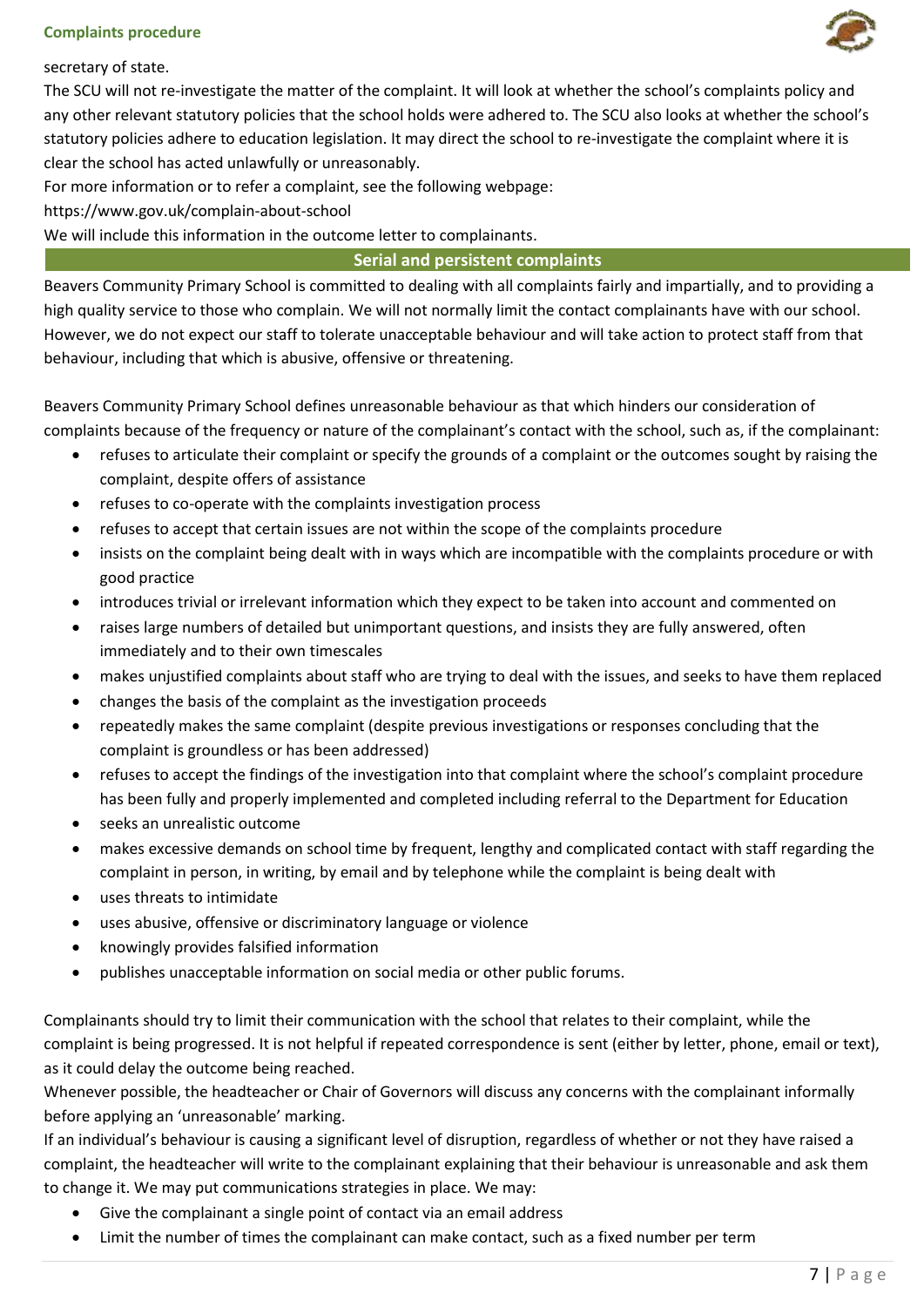- Ask the complainant to engage a third party to act on their behalf, such as Citizens Advice
- Put any other strategy in place as necessary

This will be reviewed after six months.

In response to any serious incident of intimidation, aggression or violence, we will immediately inform the police and communicate our actions in writing. This may include barring an individual from our school site.

# Stopping responding

We may stop responding to the complainant when all of these factors are met:

- We believe we have taken all reasonable steps to help address their concerns
- We have provided a clear statement of our position and their options
- The complainant contacts us repeatedly, making substantially the same points each time
- The complainant's letters, emails, or telephone calls are often or always abusive or aggressive
- The complainant makes insulting personal comments about or threats towards staff
- We have reason to believe their intention in contacting us is to cause disruption or inconvenience

Where we stop responding, we will inform the individual that we intend to do so. We will also explain that we will still consider any new complaints they make.

# **Duplicate complaints**

If we have resolved a complaint under this procedure and receive a duplicate complaint on the same subject from a partner, family member or other individual, we will assess whether there are aspects that we hadn't previously considered, or any new information we need to take into account.

If we are satisfied that there are no new aspects, we will:

- Tell the new complainant that we have already investigated and responded to this issue, and the local process is complete
- Direct them to the DfE if they are dissatisfied with our original handling of the complaint

If there are new aspects, we will follow this procedure again.

# **Complaint campaigns**

Where the school receives a large volume of complaints about the same topic or subject, especially if these come from complainants unconnected with the school, the school may respond to these complaints by:

- Publishing a single response on the school website
- Sending a template response to all of the complainants

If complainants are not satisfied with the school's response, or wish to pursue the complaint further, the normal procedures will apply.

# **Record-keeping Record-keeping**

The school will record the progress of all complaints, including information about actions taken at all stages, the stage at which the complaint was resolved, and the final outcome. The records will also include copies of letters and emails, and notes relating to meetings and phone calls.

This material will be treated as confidential and held centrally, and will be viewed only by those involved in investigating the complaint or on the review panel.

This is except where the secretary of state (or someone acting on their behalf) or the complainant requests access to records of a complaint through a freedom of information (FOI) request or through a subject access request under the terms of the Data Protection Act, or where the material must be made available during a school inspection.

Records of complaints will be kept securely, only for as long as necessary and in line with data protection law and privacy notices.

The details of the complaint, including the names of individuals involved, will not be shared with the whole governing body in case a review panel needs to be organised at a later point.

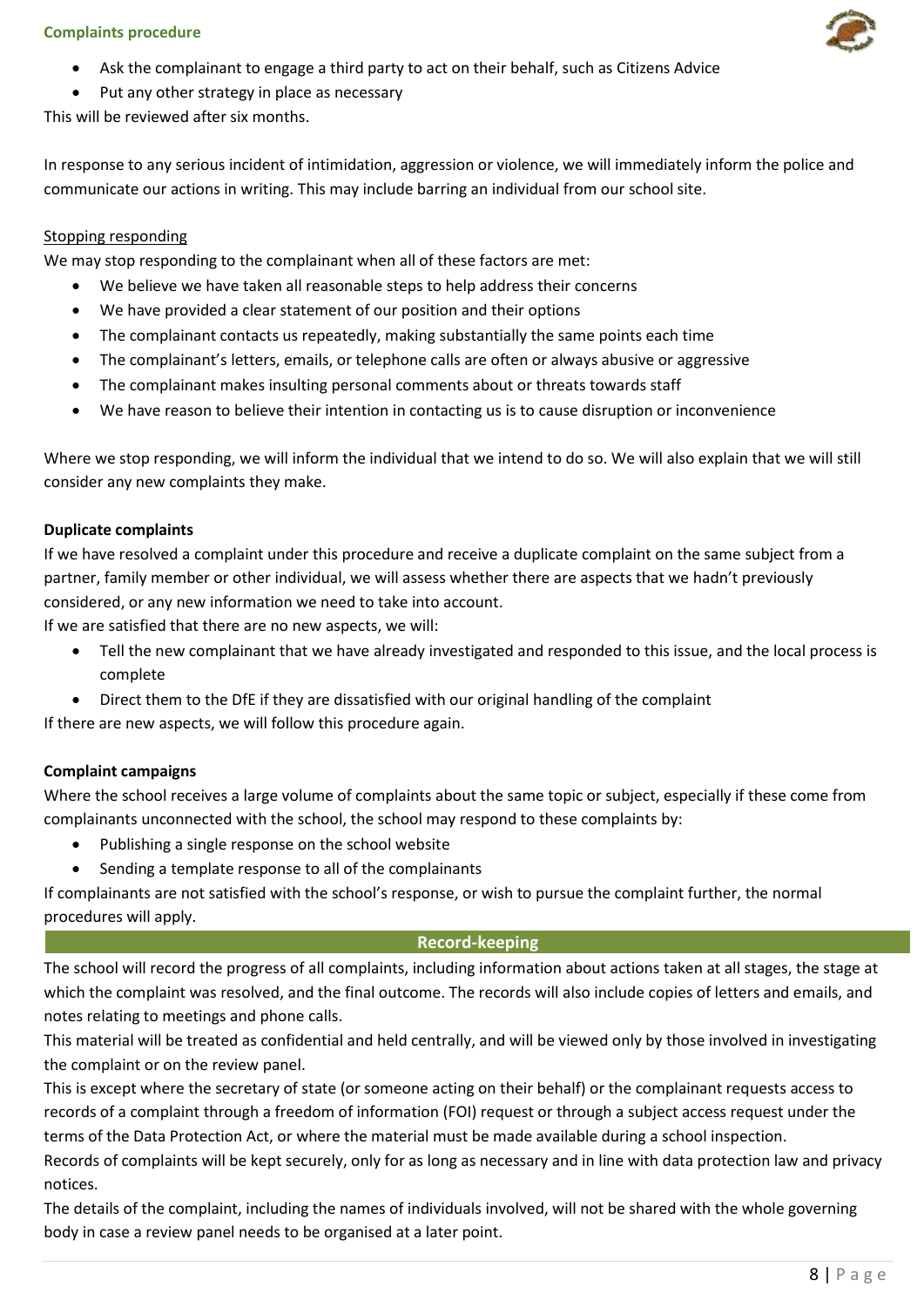

Where the governing body is aware of the substance of the complaint before the review panel stage, the school wi (where reasonably practicable) arrange for an independent panel to hear the complaint.

Complainants also have the right to request an independent panel if they believe there is likely to be bias in the proceedings. The decision to approve this request is made by the governing body, who will not unreasonably withhold consent

### **Learning lessons**

The governing body will review any underlying issues raised by complaints with the senior leadership team, where appropriate, and respecting confidentiality, to determine whether there are any improvements that the school can make to its procedures or practice to help prevent similar events in the future.

# **Monitoring arrangements**

The governing body will monitor the effectiveness of the complaints procedure in ensuring that complaints are handled properly. The governing body will track the number and nature of complaints, and review underlying issues as stated. The complaints records are logged and managed by the office manager.

This policy will be reviewed by the senior leadership team every 3 years as a minimum.

At each review, the policy will be approved by the full governing body.

### **Links with other policies**

Policies dealing with other forms of complaints include:

- Child protection and safeguarding policy and procedures
- Admissions policy
- Exclusions policy
- Staff grievance procedures
- Staff disciplinary procedures
- SEN policy and information report
- Privacy notices
- Zero tolerance policy

# **Signed by:**

| <b>Chair of Governors:</b> | Suresh Dhotre                   | Date: | 7 <sup>th</sup> October 2021 |  |
|----------------------------|---------------------------------|-------|------------------------------|--|
|                            | Via Zoom meeting / Governor Hub |       |                              |  |

Headteacher: \_\_\_\_\_\_\_\_\_\_ Date: \_\_\_\_\_7 th October 2021\_\_\_\_\_\_\_\_\_

Agreed at the Governing Body Meeting on: \_\_\_\_\_\_ 7<sup>th</sup> October 2021\_\_\_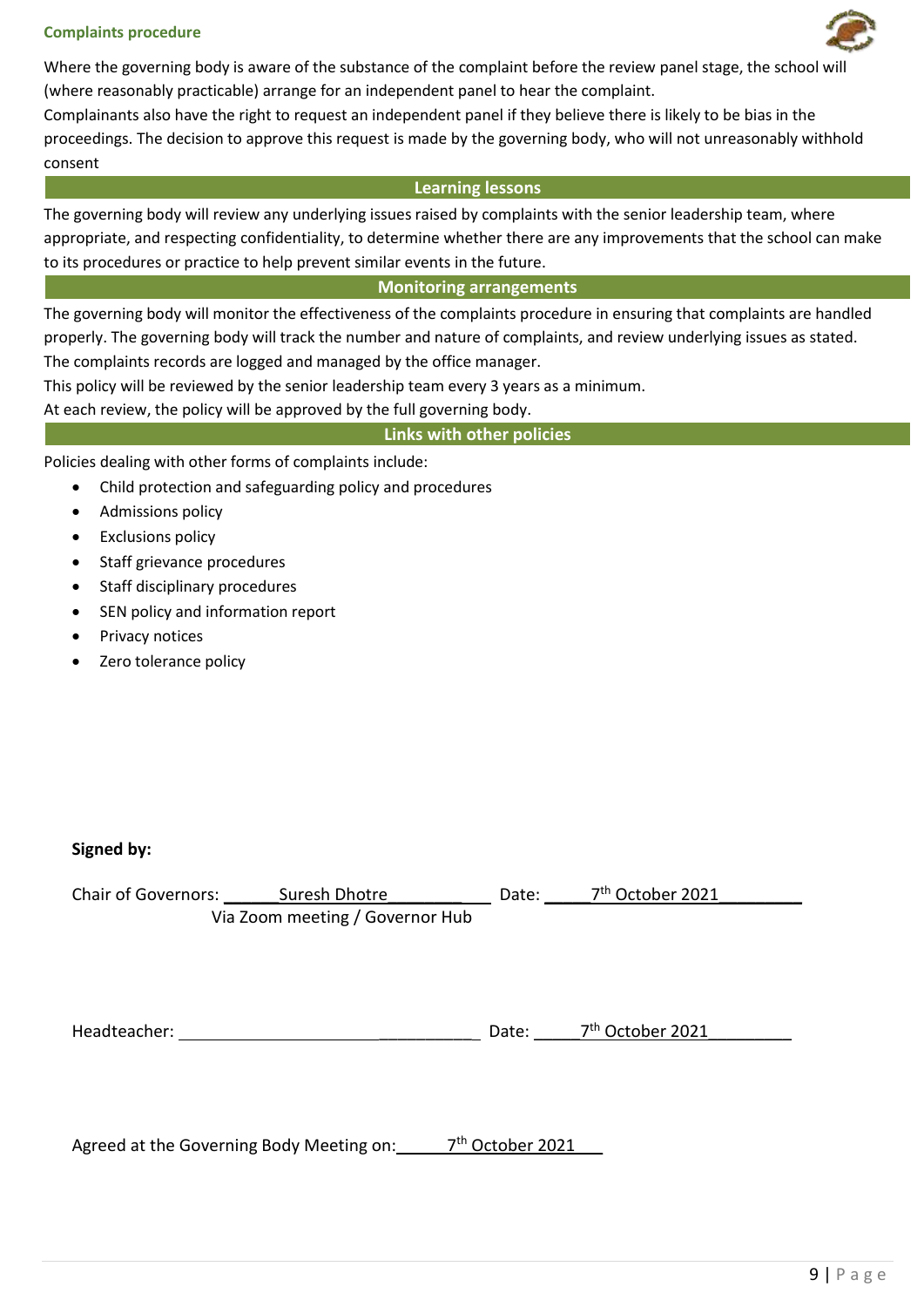

# Appendix 1 – Forms

# **School Complaint Form for Stage 2 complaints (Formal referral to the headteacher)**

If you have tried unsuccessfully to resolve your concern and wish to take the matter further, please complete this form and send it to the Headteacher.

| What is your complaint about and what would you like the headteacher to do?       |
|-----------------------------------------------------------------------------------|
|                                                                                   |
|                                                                                   |
|                                                                                   |
| When did you discuss your concern/complaint with the appropriate member of staff? |
|                                                                                   |
|                                                                                   |
|                                                                                   |
|                                                                                   |
| What was the result of the discussion?                                            |
|                                                                                   |
|                                                                                   |
|                                                                                   |
|                                                                                   |
| What would you like the outcome of the complaint to be?                           |
|                                                                                   |
|                                                                                   |
|                                                                                   |
|                                                                                   |
| Date:                                                                             |

**School Complaint Form for Stage 3 complaints (Consideration by the Governing Body)**